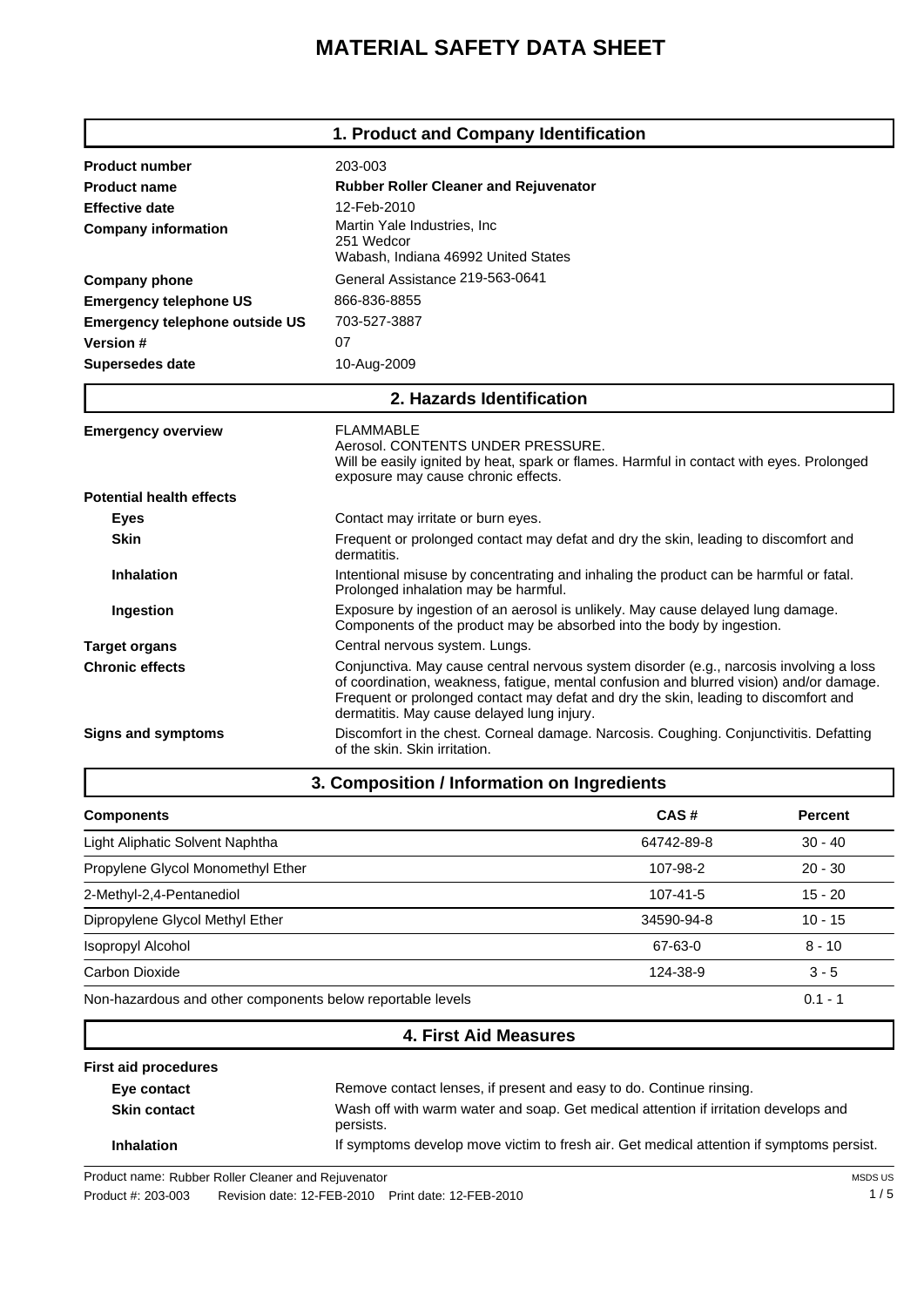**Ingestion** Rinse mouth thoroughly. Get medical attention immediately. Do not induce vomiting without medical advice. If vomiting occurs naturally, have victim lean forward to reduce risk of aspiration. Do not use mouth-to-mouth method if victim ingested the substance. Induce artificial respiration with the aid of a pocket mask equipped with a one-way valve or other proper respiratory medical device.

| 5. Fire Fighting Measures                                |                                                                                                                                                                                                                                                                                                                                                                                                                                                                                                                           |  |  |
|----------------------------------------------------------|---------------------------------------------------------------------------------------------------------------------------------------------------------------------------------------------------------------------------------------------------------------------------------------------------------------------------------------------------------------------------------------------------------------------------------------------------------------------------------------------------------------------------|--|--|
| <b>Flammable properties</b>                              | Heat may cause the containers to explode. Runoff to sewer may cause fire or explosion<br>hazard.                                                                                                                                                                                                                                                                                                                                                                                                                          |  |  |
| <b>Extinguishing media</b>                               |                                                                                                                                                                                                                                                                                                                                                                                                                                                                                                                           |  |  |
| Suitable extinguishing media                             | Water fog. Alcohol foam. Dry chemical. Polymer foam. Dry chemical powder. Carbon<br>dioxide (CO2). Do not use water.                                                                                                                                                                                                                                                                                                                                                                                                      |  |  |
| <b>Protection of firefighters</b>                        |                                                                                                                                                                                                                                                                                                                                                                                                                                                                                                                           |  |  |
| Protective equipment and<br>precautions for firefighters | In case of fire and/or explosion do not breathe fumes. Containers should be cooled with<br>water to prevent vapor pressure build up. Move containers from fire area if you can do so<br>without risk. For massive fire in cargo area, use unmanned hose holder or monitor<br>nozzles, if possible. If not, withdraw and let fire burn out.                                                                                                                                                                                |  |  |
| 6. Accidental Release Measures                           |                                                                                                                                                                                                                                                                                                                                                                                                                                                                                                                           |  |  |
| <b>Methods for containment</b>                           | Stop leak if you can do so without risk. ELIMINATE all ignition sources (no smoking,<br>flares, sparks or flames in immediate area). Move the cylinder to a safe and open area if<br>the leak is irreparable. Stop the flow of material, if this is without risk. Prevent entry into<br>waterways, sewer, basements or confined areas.                                                                                                                                                                                    |  |  |
| Methods for cleaning up                                  | Use a non-combustible material like vermiculite, sand or earth to soak up the product<br>and place into a container for later disposal.                                                                                                                                                                                                                                                                                                                                                                                   |  |  |
|                                                          | Small Spills: Wipe up with absorbent material (e.g. cloth, fleece). Clean surface<br>thoroughly to remove residual contamination.                                                                                                                                                                                                                                                                                                                                                                                         |  |  |
|                                                          | 7. Handling and Storage                                                                                                                                                                                                                                                                                                                                                                                                                                                                                                   |  |  |
| <b>Handling</b>                                          | Pressurized container: Do not pierce or burn, even after use. DO NOT handle, store or<br>open near an open flame, sources of heat or sources of ignition. Protect material from<br>direct sunlight. Use only in area provided with appropriate exhaust ventilation. Do not use<br>if spray button is missing or defective. Do not re-use empty containers. Avoid prolonged<br>exposure.                                                                                                                                   |  |  |
| <b>Storage</b>                                           | Contents under pressure. Do not puncture, incinerate or crush. The pressure in sealed<br>containers can increase under the influence of heat. Keep away from heat and sources<br>of ignition. Do not expose to heat or store at temperatures above 120°F/49°C as can may<br>burst. Avoid exposure to long periods of sunlight. Store in a well-ventilated place. Keep in<br>an area equipped with sprinklers. Keep out of the reach of children. Keep away from<br>food, drink and animal feedingstuffs. Level 3 Aerosol. |  |  |
|                                                          | 8. Exposure Controls / Personal Protection                                                                                                                                                                                                                                                                                                                                                                                                                                                                                |  |  |

#### **Exposure limits**

| <b>ACGIH</b>                         |                |                 |                 |                 |
|--------------------------------------|----------------|-----------------|-----------------|-----------------|
| <b>Components</b>                    | CAS#           | TWA             | <b>STEL</b>     | <b>Ceiling</b>  |
| Propylene Glycol<br>Monomethyl Ether | 107-98-2       | $100$ ppm       | $150$ ppm       | Not established |
| 2-Methyl-2,4-Pentanediol             | $107 - 41 - 5$ | Not established | Not established | 25 ppm          |
| Dipropylene Glycol Methyl<br>Ether   | 34590-94-8     | $100$ ppm       | $150$ ppm       | Not established |
| Isopropyl Alcohol                    | 67-63-0        | $200$ ppm       | $400$ ppm       | Not established |
| Carbon Dioxide                       | 124-38-9       | 5000 ppm        | 30000 ppm       | Not established |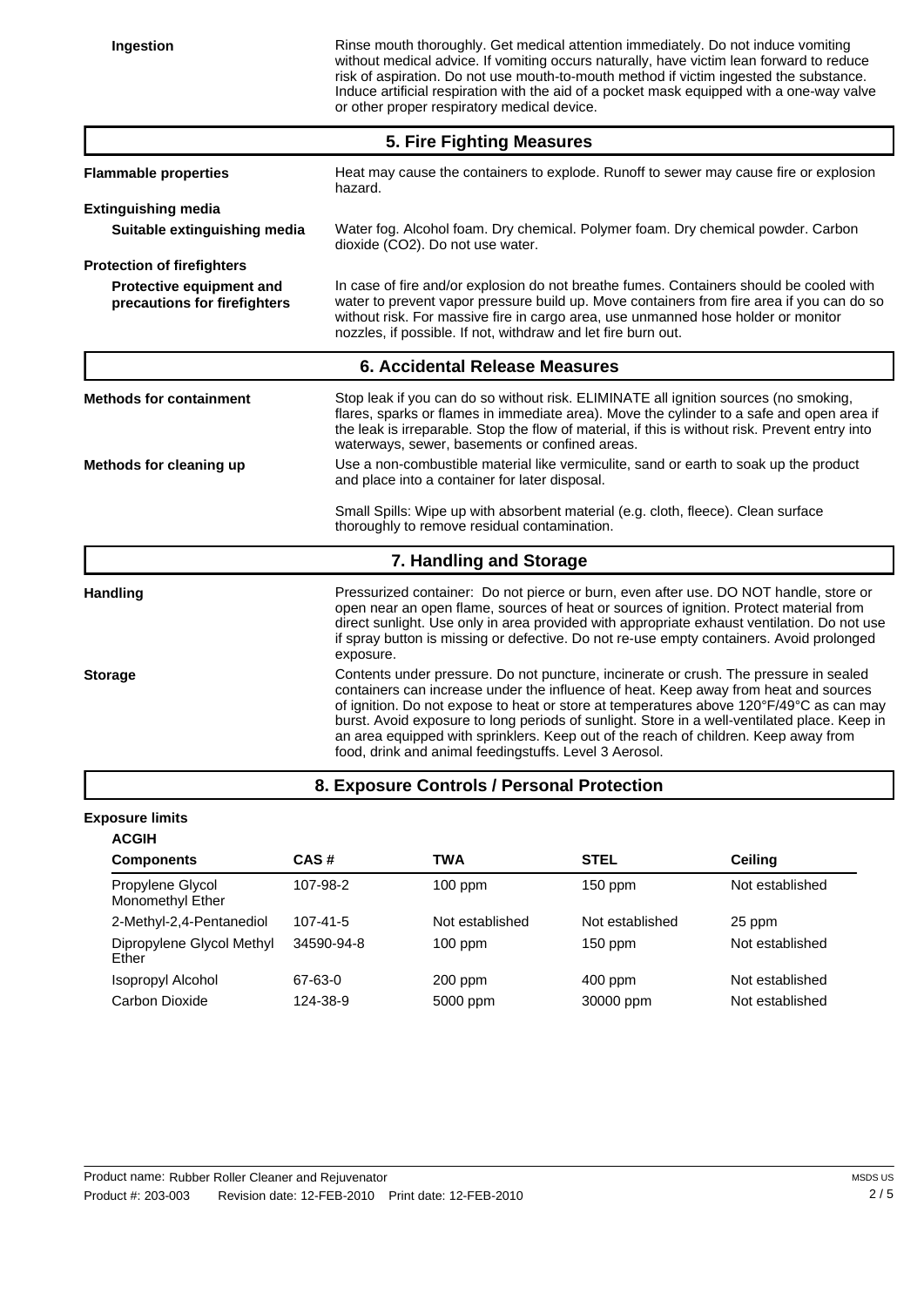| <b>OSHA</b>                                                             |                                                                  |                                                                                                                                                    |                                                                                                                                                                                                                                                |                                                                                   |  |
|-------------------------------------------------------------------------|------------------------------------------------------------------|----------------------------------------------------------------------------------------------------------------------------------------------------|------------------------------------------------------------------------------------------------------------------------------------------------------------------------------------------------------------------------------------------------|-----------------------------------------------------------------------------------|--|
| Components                                                              | CAS#                                                             | TWA                                                                                                                                                | STEL                                                                                                                                                                                                                                           | Ceiling                                                                           |  |
| Dipropylene Glycol Methyl<br>Ether                                      | 34590-94-8                                                       | 100 ppm                                                                                                                                            | Not established                                                                                                                                                                                                                                | Not established                                                                   |  |
| <b>Isopropyl Alcohol</b>                                                | 67-63-0                                                          | 400 ppm                                                                                                                                            | Not established                                                                                                                                                                                                                                | Not established                                                                   |  |
| Carbon Dioxide                                                          | 124-38-9                                                         | 5000 ppm                                                                                                                                           | Not established                                                                                                                                                                                                                                | Not established                                                                   |  |
| Personal protective equipment                                           |                                                                  |                                                                                                                                                    |                                                                                                                                                                                                                                                |                                                                                   |  |
| Eye / face protection                                                   |                                                                  |                                                                                                                                                    | Do not get in eyes. Chemical goggles are recommended.                                                                                                                                                                                          |                                                                                   |  |
| <b>Skin protection</b>                                                  |                                                                  |                                                                                                                                                    | Wear appropriate chemical resistant clothing. Chemical resistant gloves.                                                                                                                                                                       |                                                                                   |  |
| <b>Respiratory protection</b>                                           |                                                                  |                                                                                                                                                    | When workers are facing concentrations above the exposure limit they must use<br>appropriate certified respirators. If permissible levels are exceeded use NIOSH<br>mechanical filter / organic vapor cartridge or an air-supplied respirator. |                                                                                   |  |
|                                                                         |                                                                  | 9. Physical & Chemical Properties                                                                                                                  |                                                                                                                                                                                                                                                |                                                                                   |  |
| Appearance                                                              |                                                                  | Compressed liquefied gas.                                                                                                                          |                                                                                                                                                                                                                                                |                                                                                   |  |
| <b>Boiling point</b>                                                    |                                                                  | 267.8 °F (131.1 °C) estimated                                                                                                                      |                                                                                                                                                                                                                                                |                                                                                   |  |
| Color                                                                   | clear colorless                                                  |                                                                                                                                                    |                                                                                                                                                                                                                                                |                                                                                   |  |
| <b>Flammability (HOC)</b>                                               |                                                                  | 33.775 kJ/g estimated                                                                                                                              |                                                                                                                                                                                                                                                |                                                                                   |  |
| <b>Flash back</b>                                                       | Yes                                                              |                                                                                                                                                    |                                                                                                                                                                                                                                                |                                                                                   |  |
| <b>Flash point</b>                                                      |                                                                  | 53 °F (11.7 °C) Concentrate                                                                                                                        |                                                                                                                                                                                                                                                |                                                                                   |  |
| <b>Form</b>                                                             | Aerosol.                                                         |                                                                                                                                                    |                                                                                                                                                                                                                                                |                                                                                   |  |
| Odor                                                                    | Characteristic.                                                  |                                                                                                                                                    |                                                                                                                                                                                                                                                |                                                                                   |  |
| рH                                                                      | Not applicable                                                   |                                                                                                                                                    |                                                                                                                                                                                                                                                |                                                                                   |  |
| <b>Physical state</b>                                                   | Liquid.                                                          |                                                                                                                                                    |                                                                                                                                                                                                                                                |                                                                                   |  |
| <b>Pressure</b>                                                         |                                                                  |                                                                                                                                                    |                                                                                                                                                                                                                                                |                                                                                   |  |
| <b>Solubility</b>                                                       | Partially                                                        | 80 - 100 psig @ 70F                                                                                                                                |                                                                                                                                                                                                                                                |                                                                                   |  |
| <b>Specific gravity</b>                                                 | 0.84                                                             |                                                                                                                                                    |                                                                                                                                                                                                                                                |                                                                                   |  |
|                                                                         |                                                                  |                                                                                                                                                    |                                                                                                                                                                                                                                                |                                                                                   |  |
|                                                                         |                                                                  |                                                                                                                                                    | 10. Chemical Stability & Reactivity Information                                                                                                                                                                                                |                                                                                   |  |
| <b>Chemical stability</b>                                               |                                                                  | Stable at normal conditions. Risk of ignition.                                                                                                     |                                                                                                                                                                                                                                                |                                                                                   |  |
| <b>Conditions to avoid</b>                                              |                                                                  | Heat, flames and sparks.                                                                                                                           |                                                                                                                                                                                                                                                |                                                                                   |  |
| Incompatible materials                                                  |                                                                  | Isocyanates. Strong oxidizing agents.                                                                                                              |                                                                                                                                                                                                                                                |                                                                                   |  |
|                                                                         | Hazardous decomposition products May include oxides of nitrogen. |                                                                                                                                                    |                                                                                                                                                                                                                                                |                                                                                   |  |
|                                                                         |                                                                  | 11. Toxicological Information                                                                                                                      |                                                                                                                                                                                                                                                |                                                                                   |  |
| <b>Acute effects</b>                                                    |                                                                  | Acute LD50: 6060 mg/kg estimated, Rat, Dermal<br>Acute LC50: 198 mg/l/4h estimated, Rat, Inhalation                                                |                                                                                                                                                                                                                                                |                                                                                   |  |
| <b>Component analysis - LD50</b>                                        |                                                                  |                                                                                                                                                    |                                                                                                                                                                                                                                                |                                                                                   |  |
| Toxicology Data - Selected LD50s and LC50s                              |                                                                  |                                                                                                                                                    |                                                                                                                                                                                                                                                |                                                                                   |  |
| 2-Methyl-2,4-Pentanediol                                                | 107-41-5                                                         |                                                                                                                                                    | Inhalation LC50 Rat >310 mg/m3 1 h; Oral LD50 Rat 3692 mg/kg; Dermal LD50                                                                                                                                                                      |                                                                                   |  |
| Dipropylene Glycol Methyl Ether<br><b>Isopropyl Alcohol</b>             | 34590-94-8<br>67-63-0                                            | Rabbit 8560 µL/kg                                                                                                                                  | Oral LD50 Rat 5230 mg/kg; Dermal LD50 Rabbit 9500 mg/kg<br>Inhalation LC50 Rat 72.6 mg/L 4 h; Oral LD50 Rat 4396 mg/kg; Dermal LD50 Rat                                                                                                        |                                                                                   |  |
| Light Aliphatic Solvent Naphtha<br>Propylene Glycol Monomethyl<br>Ether | 64742-89-8<br>107-98-2                                           |                                                                                                                                                    | 12800 mg/kg; Dermal LD50 Rabbit 12870 mg/kg<br>Oral LD50 Mouse 5000 mg/kg; Dermal LD50 Rabbit 3000 mg/kg<br>5200 mg/kg; Dermal LD50 Rabbit 13000 mg/kg                                                                                         | Inhalation LC50 Rat 54.6 mg/L 4 h; Inhalation LC50 Rat >24 mg/L 1 h; Oral LD50 Ra |  |
| <b>Sensitization</b>                                                    |                                                                  | Not expected to be hazardous by OSHA criteria.                                                                                                     |                                                                                                                                                                                                                                                |                                                                                   |  |
| <b>Teratogenicity</b>                                                   |                                                                  | Not expected to be hazardous by OSHA criteria.                                                                                                     |                                                                                                                                                                                                                                                |                                                                                   |  |
|                                                                         |                                                                  | 12. Ecological Information                                                                                                                         |                                                                                                                                                                                                                                                |                                                                                   |  |
| <b>Ecotoxicity</b>                                                      | concerns.                                                        | LC50 21647 mg/L estimated, Fish, 96.00 Hours,<br>EC50 15252 mg/L estimated, Daphnia, 48.00 Hours,<br>IC50 5751 mg/L estimated, Algae, 72.00 Hours, | Components of this product have been identified as having potential environmental                                                                                                                                                              |                                                                                   |  |

Product name: Rubber Roller Cleaner Rubber Roller Cleaner and Rejuvenator

Product #: 203-003 Revision date: 12-FEB-2010 Print date: 12-FEB-2010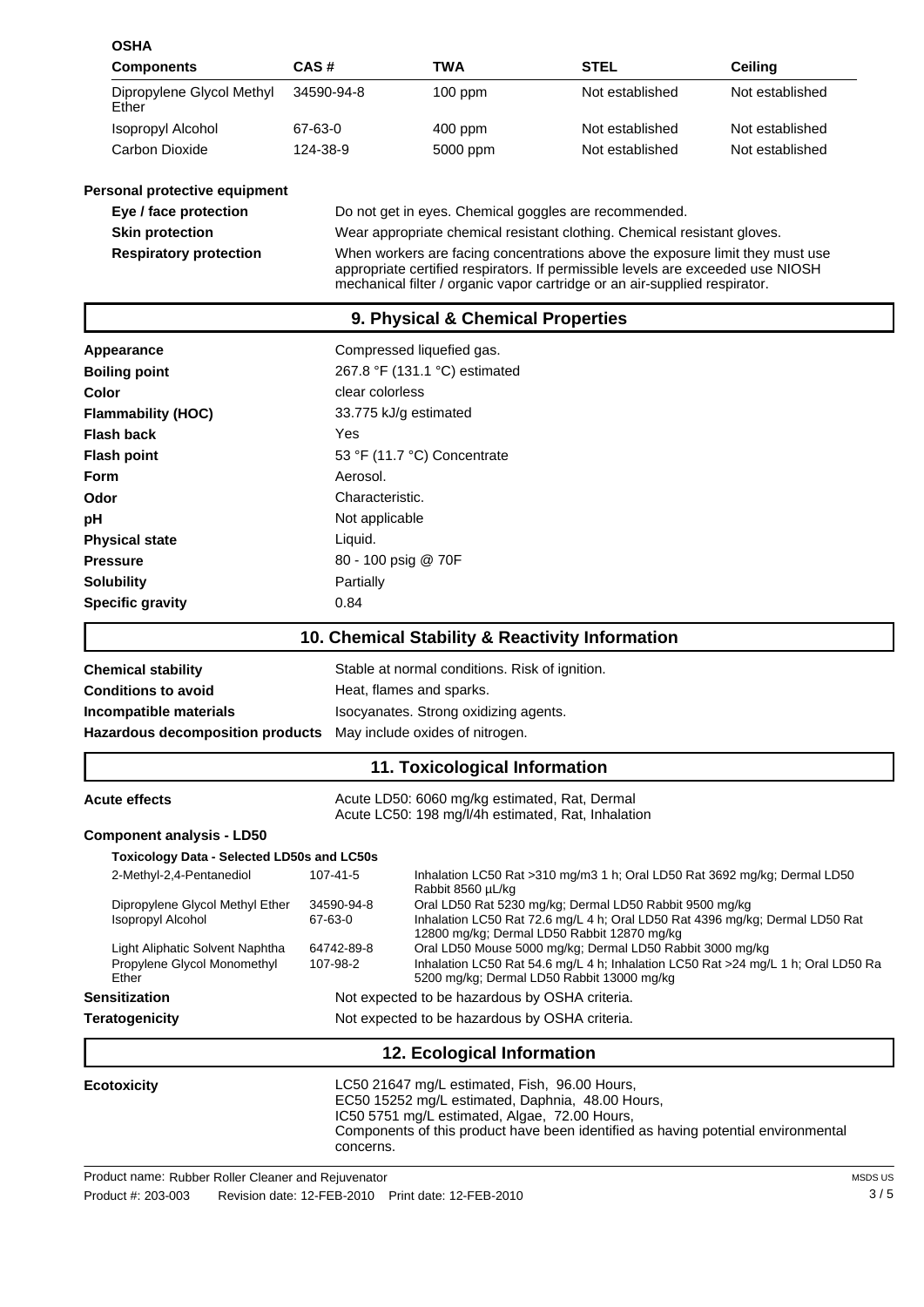# **13. Disposal Considerations**

**Disposal instructions** Contents under pressure. Do not puncture, incinerate or crush. This product, in its present state, when discarded or disposed of, is not a hazardous waste according to Federal regulations (40 CFR 261.4 (b)(4)). Under RCRA, it is the responsibility of the user of the product to determine, at the time of disposal, whether the product meets RCRA criteria for hazardous waste. Dispose in accordance with all applicable regulations.

| <b>14. Transport Information</b>                       |                                                                                                                                                                                   |                                                                                    |
|--------------------------------------------------------|-----------------------------------------------------------------------------------------------------------------------------------------------------------------------------------|------------------------------------------------------------------------------------|
| <b>Department of Transportation (DOT) Requirements</b> |                                                                                                                                                                                   |                                                                                    |
| <b>Basic shipping requirements:</b>                    |                                                                                                                                                                                   |                                                                                    |
| Proper shipping name                                   | Consumer commodity                                                                                                                                                                |                                                                                    |
| <b>Hazard class</b>                                    | ORM-D                                                                                                                                                                             |                                                                                    |
| <b>Subsidiary hazard class</b>                         | None                                                                                                                                                                              |                                                                                    |
| <b>Additional information:</b>                         |                                                                                                                                                                                   |                                                                                    |
| <b>Packaging exceptions</b>                            | 156, 306                                                                                                                                                                          |                                                                                    |
| Packaging non bulk                                     | 156, 306                                                                                                                                                                          |                                                                                    |
| Packaging bulk                                         | None                                                                                                                                                                              |                                                                                    |
| <b>IMDG</b>                                            |                                                                                                                                                                                   |                                                                                    |
| <b>Basic shipping requirements:</b>                    |                                                                                                                                                                                   |                                                                                    |
| Proper shipping name                                   | <b>AEROSOLS</b>                                                                                                                                                                   |                                                                                    |
| <b>Hazard class</b>                                    | 2.1                                                                                                                                                                               |                                                                                    |
| <b>UN number</b>                                       | 1950                                                                                                                                                                              |                                                                                    |
| <b>Additional information:</b>                         |                                                                                                                                                                                   |                                                                                    |
| <b>Packaging exceptions</b>                            | LTD QTY                                                                                                                                                                           |                                                                                    |
| <b>Item</b>                                            | 5F                                                                                                                                                                                |                                                                                    |
| <b>Labels required</b>                                 | None                                                                                                                                                                              |                                                                                    |
| <b>Transport Category</b>                              | $\overline{2}$                                                                                                                                                                    |                                                                                    |
| <b>IATA</b>                                            |                                                                                                                                                                                   |                                                                                    |
| <b>Basic shipping requirements:</b>                    |                                                                                                                                                                                   |                                                                                    |
| Proper shipping name                                   | Aerosols, flammable                                                                                                                                                               |                                                                                    |
| <b>Hazard class</b>                                    | 2.1                                                                                                                                                                               |                                                                                    |
| <b>UN number</b>                                       | 1950                                                                                                                                                                              |                                                                                    |
| <b>Additional information:</b>                         |                                                                                                                                                                                   |                                                                                    |
| <b>Packaging exceptions</b>                            | <b>LTD QTY</b>                                                                                                                                                                    |                                                                                    |
| <b>Labels required</b>                                 | 2.1                                                                                                                                                                               |                                                                                    |
|                                                        | 15. Regulatory Information                                                                                                                                                        |                                                                                    |
| <b>US federal regulations</b>                          | OSHA Process Safety Standard: This material is not known to be hazardous by the<br>OSHA Highly Hazardous Process Safety Standard, 29 CFR 1910.119.<br>Standard, 29 CFR 1910.1200. | This product is a "Hazardous Chemical" as defined by the OSHA Hazard Communication |

CERCLA/SARA Hazardous Substances - Not applicable.

#### **U.S. - CERCLA/SARA - Section 313 - Emission Reporting**

| Dipropylene Glycol Methyl Ether                     | 34590-94-8 | 1.0 % de minimis concentration (applies to R-(OCH2CH2)n-OR', where n = 1.2, or 3,<br>R=alkyl C7 or less, or R = phenyl or alkyl substituted phenyl, $R' = H$ or alkyl C7 or<br>less, or OR' consisting of carboxylic acid ester, sulfate, phosphate, nitrate, or<br>sulfonate, Chemical Category N230) |
|-----------------------------------------------------|------------|--------------------------------------------------------------------------------------------------------------------------------------------------------------------------------------------------------------------------------------------------------------------------------------------------------|
| Isopropyl Alcohol                                   | 67-63-0    | 1.0 % de minimis concentration (only if manufactured by the strong acid process, no<br>supplier notification)                                                                                                                                                                                          |
| counctional Safoty and Hoalth Administration (OSHA) |            |                                                                                                                                                                                                                                                                                                        |

**Occupational Safety and Health Administration (OSHA)**

**29 CFR 1910.1200 hazardous** Yes

**chemical**

## **CERCLA (Superfund) reportable quantity**

None

Product name: Rubber Roller Cleaner Rubber Roller Cleaner and Rejuvenator

Product #: 203-003 Revision date: 12-FEB-2010 Print date: 12-FEB-2010